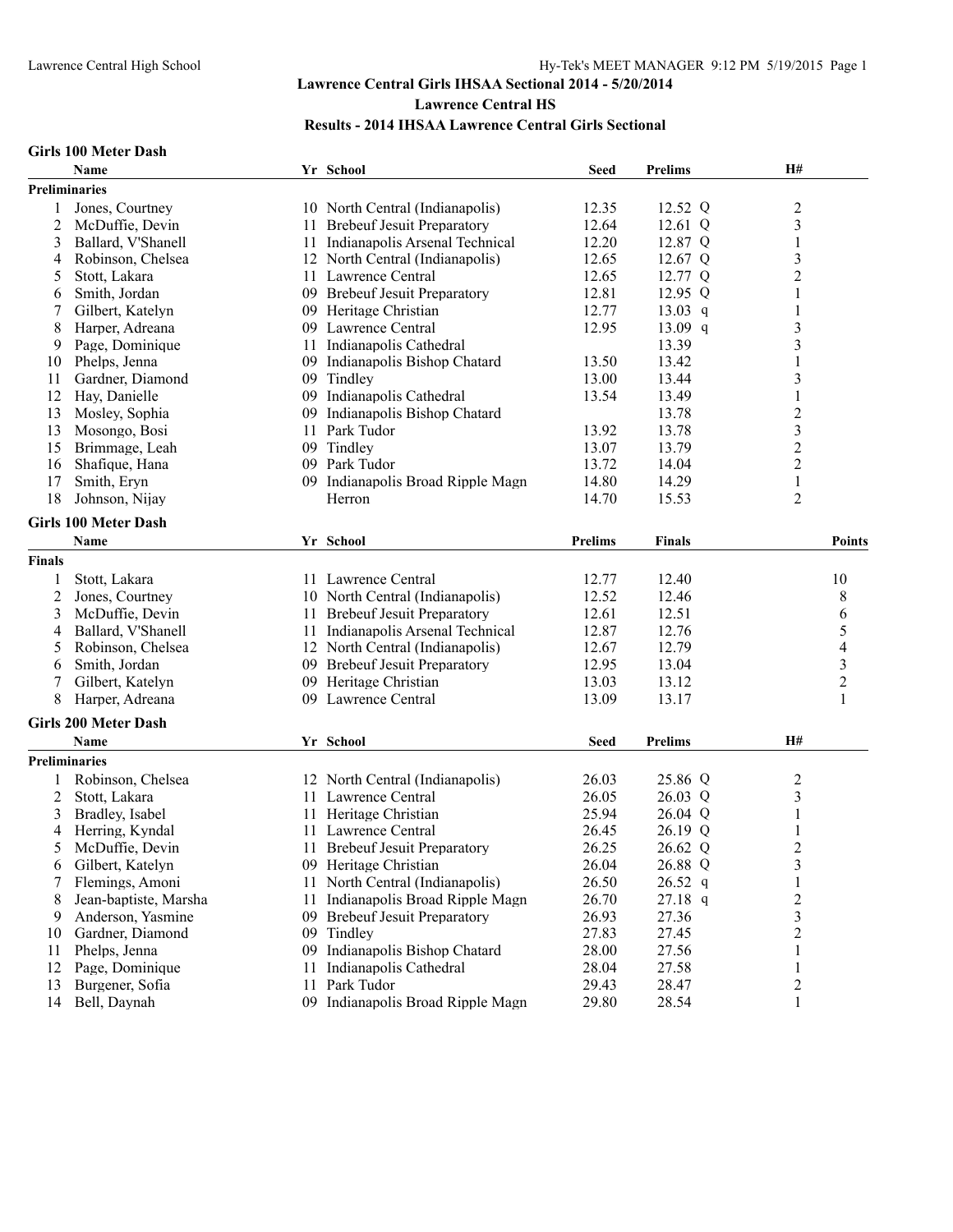#### **Preliminaries ... (Girls 200 Meter Dash) Name Yr School Seed Prelims H#** 15 Ballard, V'Shanell 11 Indianapolis Arsenal Technical 26.80 28.58 3<br>16 Mosley, Sophia 20 09 Indianapolis Bishop Chatard 28.50 28.65 2 16 Mosley, Sophia 09 Indianapolis Bishop Chatard 28.50 28.65 2 17 Henderson, Chloe 09 Indianapolis Cathedral 29.75 29.28 2 18 Muhammand, Maysha 11 Indianapolis Arsenal Technical 30.10 29.31 1<br>19 Beagle, Jenna 1 09 Park Tudor 28.64 30.68 3 19 Beagle, Jenna 19 09 Park Tudor 19 28.64 30.68 3<br>
20 Brimmage, Leah 19 09 Tindley 19 28.07 30.73 3 20 Brimmage, Leah 09 Tindley 28.07 30.73 3 21 Minger, Destiny 10 Herron 31.00 31.43 3<br>22 Johnson Nijav Herron 32.00 34.61 2 22 Johnson, Nijay Herron 32.00 34.61 2 **Girls 200 Meter Dash Name Yr School Prelims Finals Points Finals** 1 Robinson, Chelsea 12 North Central (Indianapolis) 25.86 25.83 10 2 Stott, Lakara 11 Lawrence Central 26.03 26.18 8 3 Herring, Kyndal 11 Lawrence Central 26.19 26.50 6 4 Gilbert, Katelyn 199 Heritage Christian 26.88 26.75 5 5 Flemings, Amoni 11 North Central (Indianapolis) 26.52 26.79 4 6 Bradley, Isabel 11 Heritage Christian 26.04 27.85 3<br>
-- Jean-baptiste, Marsha 11 Indianapolis Broad Ripple Magn 27.18 DNF --- Jean-baptiste, Marsha 11 Indianapolis Broad Ripple Magn 27.18 **Girls 400 Meter Dash Name Yr School Seed Finals H# Points Finals** 1 Bradley, Isabel 11 Heritage Christian 58.81 58.73 3 10 2 Jones, Courtney 10 North Central (Indianapolis) 57.50 58.90 3 8 3 Coan, Rebecca 11 Indianapolis Bishop Chatard 59.20 59.45 3 6<br>4 Lehman, Alicia 69 O9 North Central (Indianapolis) 59.98 1:01.07 3 5 4 Lehman, Alicia 11 Indianapolis (Indianapolis) 59.98 1:01.07 3<br>5 Jordan, Cienna 11 Indianapolis Cathedral 1:02.30 1:02.74 2 5 Jordan, Cienna 11 Indianapolis Cathedral 1:02.30 1:02.74 2 4 6 Jean-baptiste, Marsha 11 Indianapolis Broad Ripple Magn 59.00 1:03.10 3 3<br>
7 Norwood, Jai-lyn 109 Lawrence Central 1:01.83 1:04.84 3 2 7 Norwood, Jai-lyn 109 Lawrence Central 1:01.83 1:04.84 3<br>18 Beaver, Shania 11 Lawrence Central 1:02.22 1:05.04 2 8 Beaver, Shania 11 Lawrence Central 1:02.22 1:05.04 2 1<br>
9 Fitts, Alec 10 Indianapolis Arlington 1:03.02 1:05.26 2 9 Fitts, Alec 10 Indianapolis Arlington 1:03.02 1:05.26 2<br>10 Indianapolis Cathedral 1:01.50 1:05.69 3 10 Flood, Maggie 12 Indianapolis Cathedral 1:01.50 1:05.69 3<br>11 Pahud, Jane 11 Brebeuf Jesuit Preparatory 1:04.25 1:05.77 2 11 Pahud, Jane 11 Brebeuf Jesuit Preparatory 1:04.25 1:05.77 2<br>12 Duiser, Peyton 11 Park Tudor 1:09.21 1:07.26 2 12 Duiser, Peyton 11 Park Tudor 1:09.21 1:07.26 2 13 Bell, Daynah 09 Indianapolis Broad Ripple Magn 1:10.00 1:08.53 1 14 Montgomery, Jaslyn Indianapolis Arsenal Technical 1:02.00 1:08.73 2 15 Hoffbauer, Micah 11 Park Tudor 1:08.86 1:11.00 2<br>16 Arnold, Carrie 11 Park Tudor 1:10.70 1:11.54 1 16 Arnold, Carrie **Herron** Herron 1:10.70 17 Minger, Destiny 10 Herron 1:14.00 1:16.19 1 18 Johnson, Jessica 12 Tindley 1:10.44 1:19.78 1 **Girls 800 Meter Run Name Yr School Seed Finals H# Points Finals** 1 Free, Katherine 11 Indianapolis Cathedral 2:18.20 2:19.17 2 10<br>2 Modrall, Katherine 09 Brebeuf Jesuit Preparatory 2:22.10 2:22.68 2 8 2 Modrall, Katherine 109 Brebeuf Jesuit Preparatory 2:22.10 2:22.68 2 8<br>3 Baiyee, Shelene 11 North Central (Indianapolis) 2:21.02 2:25.88 2 6 3 Baiyee, Shelene 11 North Central (Indianapolis) 2:21.02 2:25.88 2 6<br>4 Beagle, Jenna 2 6 09 Park Tudor 2:33.40 2:29.85 2 5

4 Beagle, Jenna 09 Park Tudor 2:33.40 2:29.85 2 5 5 Hodson, Kayley 11 Lawrence Central 2:29.84 2:30.93 2 4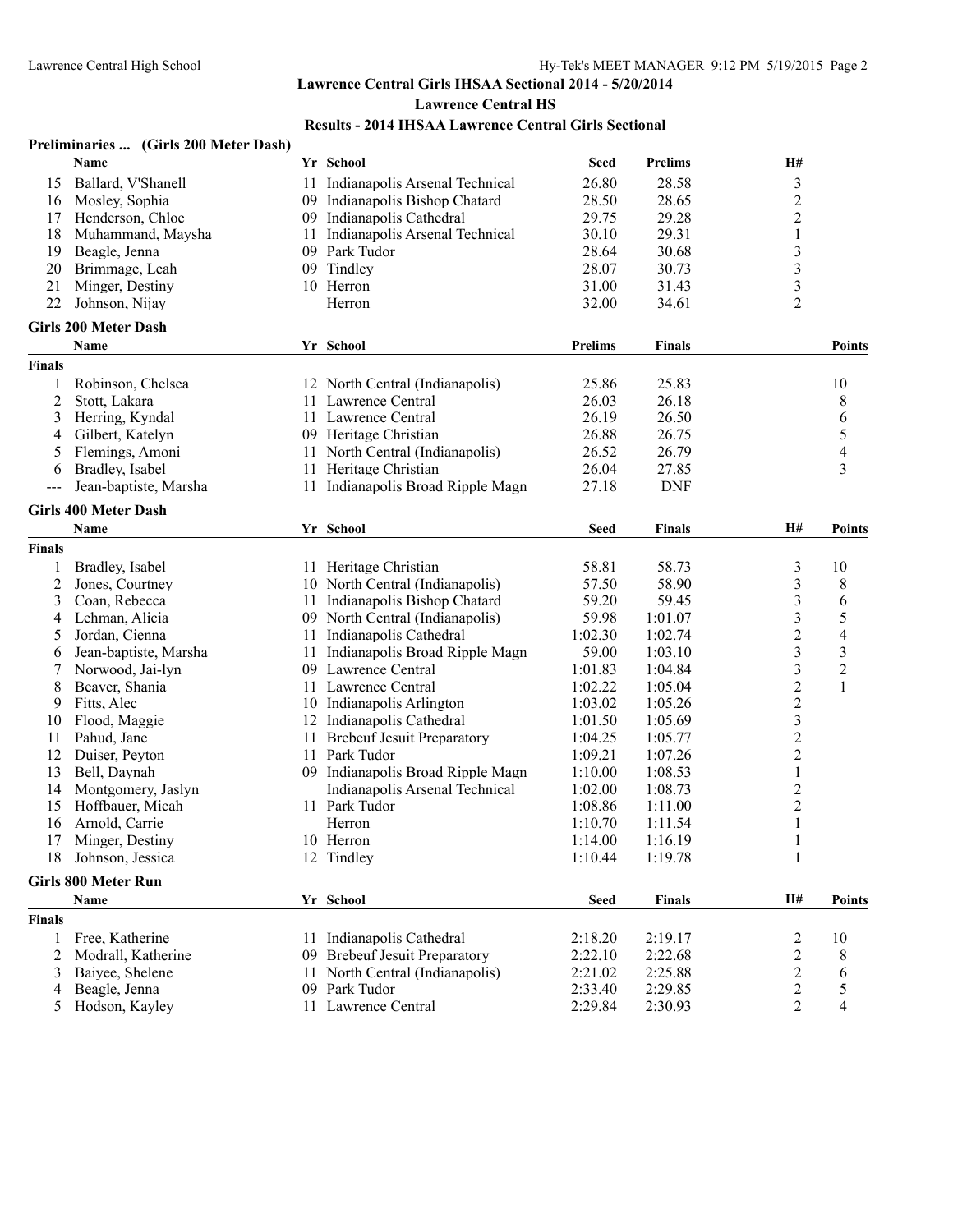**Finals ... (Girls 800 Meter Run)**

## **Lawrence Central Girls IHSAA Sectional 2014 - 5/20/2014 Lawrence Central HS Results - 2014 IHSAA Lawrence Central Girls Sectional**

|                | Name                 | Yr School                         | <b>Seed</b> | <b>Finals</b> | H#                      | <b>Points</b>  |
|----------------|----------------------|-----------------------------------|-------------|---------------|-------------------------|----------------|
| 6              | Vanderkooy, Sophia   | 11 Brebeuf Jesuit Preparatory     | 2:30.10     | 2:30.94       | $\overline{c}$          | 3              |
| 7              | Nash, Bridget        | 09 Indianapolis Bishop Chatard    | 2:34.00     | 2:31.42       | $\overline{\mathbf{c}}$ | $\overline{c}$ |
| 8              | Minor, Breytn        | 10 North Central (Indianapolis)   | 2:33.70     | 2:36.17       | $\overline{c}$          | 1              |
| 9              | Rumsey, Alkissa      | 11 Heritage Christian             | 2:29.50     | 2:36.39       |                         |                |
| 10             | Hedlund, Jenna       | 11 Indianapolis Bishop Chatard    | 2:30.00     | 2:36.91       | $\frac{2}{2}$           |                |
| 11             | Mooney, Jackie       | 11 Indianapolis Cathedral         | 2:38.50     | 2:37.54       | $\overline{c}$          |                |
| 12             | Smith, Emoni         | 11 Indianapolis Arsenal Technical | 2:57.00     | 2:37.81       | 1                       |                |
| 13             | Palmer, Jessica      | 12 Park Tudor                     | 2:40.50     | 2:39.39       | 1                       |                |
| 14             | Crawford, Emily      | 10 Lawrence Central               | 2:39.33     | 2:43.53       | 2                       |                |
| 15             | Waggoner, Kati       | 11 Herron                         | 2:48.70     | 2:46.41       | 1                       |                |
| 16             | Lamotte, Savanah     | 11 Heritage Christian             |             | 2:46.58       | 1                       |                |
| 17             | VanWinkle, Faith     | Herron                            | 2:53.70     | 2:55.49       |                         |                |
| 18             | Shirley, Raegi       | 12 Tindley                        | 3:32.00     | 3:13.83       | 1                       |                |
| 19             | Montgomery, Jaslyn   | Indianapolis Arsenal Technical    | 3:01.00     | 3:21.55       | 1                       |                |
|                | Girls 1600 Meter Run |                                   |             |               |                         |                |
|                | Name                 | Yr School                         | <b>Seed</b> | <b>Finals</b> |                         | Points         |
| <b>Finals</b>  |                      |                                   |             |               |                         |                |
|                | Free, Katherine      | 11 Indianapolis Cathedral         | 4:59.10     | 5:10.64       |                         | 10             |
| $\overline{c}$ | Hodson, Kayley       | 11 Lawrence Central               | 5:24.39     | 5:22.78       |                         | 8              |
| 3              | Gallagher, Mikayla   | 09 Brebeuf Jesuit Preparatory     | 5:25.69     | 5:25.43       |                         | 6              |
| 4              | Alatorre, Sofia      | 09 Indianapolis Cathedral         | 5:40.10     | 5:32.90       |                         | 5              |
| 5              | Palmer, Jessica      | 12 Park Tudor                     | 5:45.50     | 5:46.44       |                         | 4              |
| 6              | Kincade, Sarah       | 12 North Central (Indianapolis)   | 5:50.33     | 5:49.67       |                         | 3              |
|                | Cumming, Annie       | 09 North Central (Indianapolis)   | 5:42.20     | 5:51.51       |                         | $\overline{c}$ |
| 8              | Nickerson, Kate      | 09 Indianapolis Bishop Chatard    | 6:10.00     | 5:59.05       |                         | 1              |
| 9              | Raywood, Aubrey      | 10 Lawrence Central               | 5:51.29     | 5:59.73       |                         |                |
| 10             | Bowling, Libby       | 11 Herron                         | 6:09.60     | 6:00.18       |                         |                |
| 11             | Crosley, Abigail     | 12 Heritage Christian             | 6:09.00     | 6:23.86       |                         |                |
| 12             | Matheny, Ann Marie   | 11 Indianapolis Bishop Chatard    |             | 6:35.72       |                         |                |
| 13             | Bigler, Cheyenne     | 12 Herron                         |             | 6:54.10       |                         |                |
| 14             | Bergg, Marli         | 11 Irvington Preparatory Academy  | 7:13.58     | 7:04.51       |                         |                |
| 15             | Spears, Estrellita   | 11 Tindley                        | 7:17.62     | 7:17.23       |                         |                |
|                | Girls 3200 Meter Run |                                   |             |               |                         |                |
|                | Name                 | Yr School                         | <b>Seed</b> | <b>Finals</b> |                         | Points         |
| <b>Finals</b>  |                      |                                   |             |               |                         |                |
| 1              | Flood, Ellen         | 11 Indianapolis Cathedral         | 11:40.00    | 11:31.98      |                         | 10             |
| 2              | Arney, Erin          | 09 Indianapolis Cathedral         | 12:02.40    | 11:41.07      |                         | 8              |
| 3              | Owens, Katie         | 12 Brebeuf Jesuit Preparatory     | 12:04.20    | 12:11.08      |                         | 6              |
| 4              | Teed, Abby           | 09 Indianapolis Bishop Chatard    | 12:50.00    | 12:31.60      |                         | 5              |
| 5              | Fisher, Susan        | 11 Brebeuf Jesuit Preparatory     | 12:26.01    | 12:33.75      |                         | 4              |
| 6              | Tonnis, Callie       | 12 Lawrence Central               | 13:10.59    | 12:47.38      |                         | 3              |
| 7              | Bohlman, Taylor      | 11 Lawrence Central               | 12:25.07    | 12:51.64      |                         | 2              |
| 8              | Peklo, Madalyn       | 12 Heritage Christian             | 12:53.80    | 12:52.87      |                         | 1              |
| 9              | Utterback, Victoria  | 11 North Central (Indianapolis)   | 13:23.00    | 12:53.21      |                         |                |
| 10             | Purcell, Mia         | 09 North Central (Indianapolis)   | 13:24.00    | 13:50.60      |                         |                |
| 11             | Bowling, Libby       | 11 Herron                         |             | 14:27.74      |                         |                |
|                |                      |                                   |             |               |                         |                |

 Bowling, Libby 11 Herron 14:27.74 12 Bergg, Marli 11 Irvington Preparatory Academy 15:28.00 15:14.56<br>13 Stapleton-Deno, Zoe Herron 15:54.00 15:21.05 Stapleton-Deno, Zoe Herron 15:54.00 15:21.05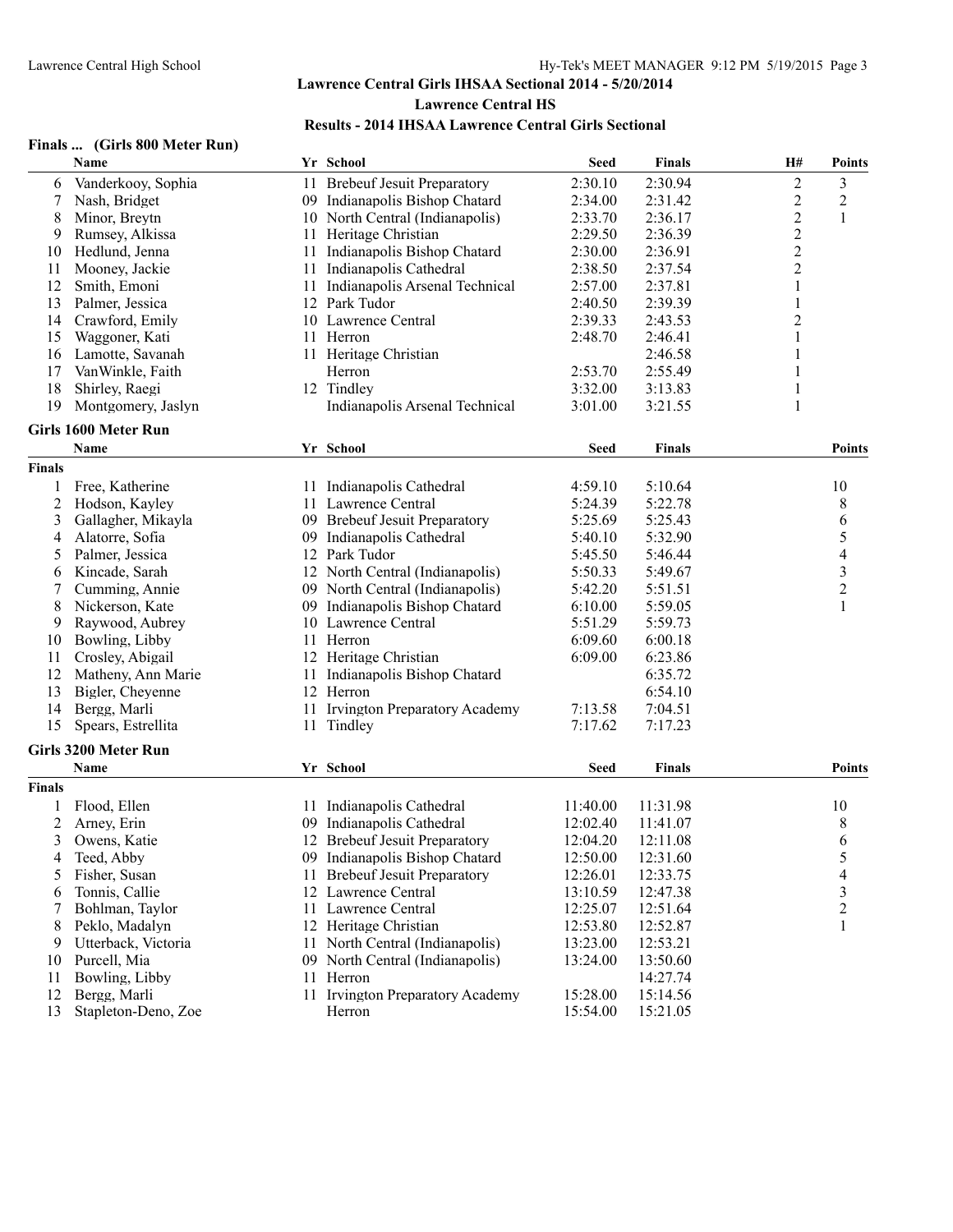#### **Girls 100 Meter Hurdles**

|                      | Name                              |                                                   | Yr School                                   |                                | <b>Seed</b>            | <b>Prelims</b> | H#                      |                          |
|----------------------|-----------------------------------|---------------------------------------------------|---------------------------------------------|--------------------------------|------------------------|----------------|-------------------------|--------------------------|
| <b>Preliminaries</b> |                                   |                                                   |                                             |                                |                        |                |                         |                          |
| 1                    | Herring, Kyndal                   |                                                   | 11 Lawrence Central                         |                                | 15.76                  | 15.70 Q        | 1                       |                          |
| 2                    | Jordan, Cienna                    |                                                   | 11 Indianapolis Cathedral                   |                                | 15.82                  | 16.15 Q        | $\overline{\mathbf{c}}$ |                          |
| 3                    | Simmons, De'Aira                  |                                                   | 09 Lawrence Central                         |                                |                        | 16.53 Q        | $\boldsymbol{2}$        |                          |
| 4                    | Toney, Tessa                      | 11                                                |                                             | Indianapolis Arsenal Technical |                        | 16.65 Q        | $\mathbf{1}$            |                          |
| 5                    | Brimmage, Leah                    |                                                   | 09 Tindley                                  |                                | 16.90<br>17.12         | 17.10 q        | $\overline{c}$          |                          |
| 6                    | Sims, Jazmyne                     |                                                   | 11 Indianapolis Arsenal Technical           |                                | 17.10                  | 17.33 $q$      | $\overline{c}$          |                          |
| 7                    | Ernst, Teresa                     | 11                                                | Indianapolis Bishop Chatard                 |                                | 17.00                  | $17.75$ q      | $\mathbf{1}$            |                          |
| 8                    | Sublett, Jacquelyn                | 10                                                | <b>Brebeuf Jesuit Preparatory</b>           |                                | 17.76                  | 18.32 q        | $\overline{c}$          |                          |
| 9                    | Miller, Myra                      |                                                   | 09 Indianapolis Cathedral                   |                                | 18.78                  | 18.74          | $\mathbf{1}$            |                          |
| 10                   | Fitts, Alec                       |                                                   | 10 Indianapolis Arlington                   |                                | 17.69                  | 18.75          | $\mathbf{1}$            |                          |
|                      |                                   |                                                   |                                             |                                |                        |                |                         |                          |
|                      | <b>Girls 100 Meter Hurdles</b>    |                                                   |                                             |                                |                        |                |                         |                          |
|                      | Name                              |                                                   | Yr School                                   |                                | <b>Prelims</b>         | <b>Finals</b>  |                         | <b>Points</b>            |
| <b>Finals</b>        |                                   |                                                   |                                             |                                |                        |                |                         |                          |
| 1                    | Jordan, Cienna                    |                                                   | 11 Indianapolis Cathedral                   |                                | 16.15                  | 15.78          |                         | 10                       |
| 2                    | Herring, Kyndal                   |                                                   | 11 Lawrence Central                         |                                | 15.70                  | 15.79          |                         | 8                        |
| 3                    | Toney, Tessa                      |                                                   | 11 Indianapolis Arsenal Technical           |                                | 16.65                  | 16.69          |                         | 6                        |
| 4                    | Ernst, Teresa                     |                                                   | 11 Indianapolis Bishop Chatard              |                                | 17.75                  | 17.09          |                         | 5                        |
| 5                    | Sims, Jazmyne                     | 11                                                | Indianapolis Arsenal Technical              |                                | 17.33                  | 17.14          |                         | $\overline{\mathcal{A}}$ |
| 6                    | Sublett, Jacquelyn                | 10                                                | <b>Brebeuf Jesuit Preparatory</b>           |                                | 18.32                  | 17.39          |                         | 3                        |
| 7                    | Brimmage, Leah                    |                                                   | 09 Tindley                                  |                                | 17.10                  | 18.69          |                         | $\overline{2}$           |
| $---$                | Simmons, De'Aira                  |                                                   | 09 Lawrence Central                         |                                | 16.53                  | DQ             |                         |                          |
|                      |                                   |                                                   |                                             |                                |                        |                |                         |                          |
|                      | <b>Girls 300 Meter Hurdles</b>    |                                                   |                                             |                                |                        |                |                         |                          |
|                      | <b>Name</b>                       |                                                   | Yr School                                   |                                | Seed                   | <b>Finals</b>  | H#                      | Points                   |
| <b>Finals</b>        |                                   |                                                   |                                             |                                |                        |                |                         |                          |
| 1                    | Sanders, Olivia                   |                                                   | 11 Indianapolis Cathedral                   |                                | 46.24                  | 47.02          | $\overline{\mathbf{c}}$ | 10                       |
| 2                    | Ernst, Teresa                     | 11                                                | Indianapolis Bishop Chatard                 |                                | 48.00                  | 47.47          | $\overline{\mathbf{c}}$ | $\,8\,$                  |
| 3                    | Ozobu, Gold                       |                                                   | 12 Brebeuf Jesuit Preparatory               |                                | 49.42                  | 47.87          | $\overline{c}$          | 6                        |
| 4                    | Simmons, De'Aira                  |                                                   | 09 Lawrence Central                         |                                | 47.54                  | 48.84          | $\overline{c}$          | $\mathfrak s$            |
| 5                    | Steinhardt, Sydney                |                                                   | 10 Lawrence Central                         |                                | 49.37                  | 49.47          | $\overline{2}$          | $\overline{4}$           |
| 6                    | Sims, Jazmyne                     | 11                                                | Indianapolis Arsenal Technical              |                                | 51.02                  | 50.48          | 1                       | 3                        |
|                      | Maxey, Jennie Lee                 |                                                   | 10 North Central (Indianapolis)             |                                | 51.19                  | 54.60          | 1                       | $\boldsymbol{2}$         |
| 8                    | Toney, Tessa                      | 11                                                | Indianapolis Arsenal Technical              |                                | 49.01                  | 54.74          | $\overline{c}$          | $\mathbf{1}$             |
| 9                    | Phillips, Beatrice                | 11                                                | Park Tudor                                  |                                | 56.88                  | 55.28          | $\mathbf{1}$            |                          |
| 10                   | Miller, Myra                      | 09                                                | Indianapolis Cathedral                      |                                | 58.47                  | 55.63          | $\mathbf{1}$            |                          |
| 11                   | Marks, Samantha                   |                                                   | 12 Brebeuf Jesuit Preparatory               |                                | 56.28                  | 57.00          | $\mathbf{1}$            |                          |
|                      | <b>Girls 4x100 Meter Relay</b>    |                                                   |                                             |                                |                        |                |                         |                          |
|                      | <b>Team</b>                       |                                                   | Relay                                       |                                | <b>Seed</b>            | <b>Finals</b>  |                         | Points                   |
| Finals               |                                   |                                                   |                                             |                                |                        |                |                         |                          |
|                      |                                   |                                                   |                                             |                                |                        |                |                         |                          |
| 1                    | North Central (Indianapolis)      |                                                   | A                                           |                                | 48.88                  | 48.45          |                         | 10                       |
|                      | 1) Stapleton, Dezi 10             |                                                   | 2) Miles, Amani 10<br>3) Flemings, Amoni 11 |                                |                        |                | 4) Robinson, Chelsea 12 |                          |
|                      | 2 Lawrence Central                |                                                   | A                                           |                                | 49.14                  | 49.87          |                         | 8                        |
|                      | 1) Stott, Lakara 11               |                                                   | 2) Harper, Adreana 09                       |                                | 3) Simmons, De'Aira 09 |                | 4) Herring, Kyndal 11   |                          |
| 3                    | <b>Brebeuf Jesuit Preparatory</b> |                                                   | $\mathsf{A}$                                |                                | 49.68                  | 50.00          |                         | 6                        |
|                      | 1) Smith, Jordan 09               |                                                   | 2) Anderson, Yasmine 09                     | 3) Ozobu, Gold 12              |                        |                | 4) McDuffie, Devin 11   |                          |
|                      | 4 Indianapolis Bishop Chatard     |                                                   | $\overline{A}$                              |                                | 50.50                  | 50.67          | 5                       |                          |
|                      | 1) Ridge, Carly 12                | 3) Kelly-Hooks, Kennedy 12<br>2) Kimack, Jenna 11 |                                             |                                | 4) Murray, Mariah 11   |                |                         |                          |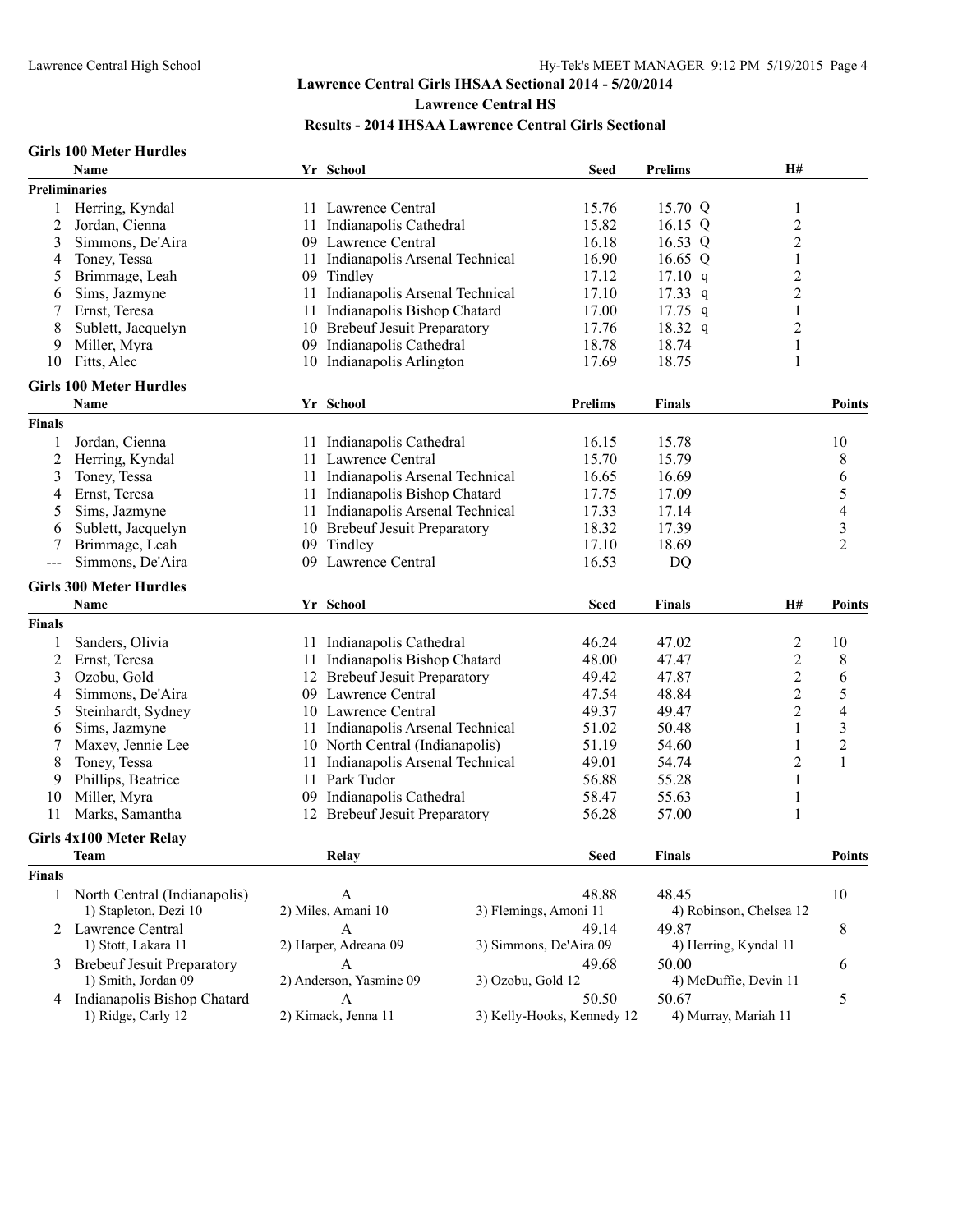|               | Finals  (Girls 4x100 Meter Relay) |                                   |                                     |                                       |                |
|---------------|-----------------------------------|-----------------------------------|-------------------------------------|---------------------------------------|----------------|
|               | <b>Team</b>                       | Relay                             | Seed                                | <b>Finals</b>                         | <b>Points</b>  |
|               | 5 Indianapolis Cathedral          | А                                 | 51.99                               | 51.52                                 | 4              |
|               | 1) Page, Dominique 11             | 2) Henderson, Chloe 09            | 3) Sanders, Olivia 11               | 4) Hay, Danielle 09                   |                |
|               | 6 Indianapolis Arsenal Technical  | A                                 | 51.50                               | 52.83                                 | 3              |
|               | 1) Beck, Jaida                    | 2) Toney, Tessa 11                | 3) Sims, Jazmyne 11                 | 4) Ballard, V'Shanell 11              |                |
| 7             | Tindley                           | A                                 | 53.00                               | 53.91                                 | 2              |
|               | 1) Gardner, Diamond 09            | 2) Barnes, Tasia 10               | 3) Johnson, Jessica 12              | 4) Brimmage, Leah 09                  |                |
|               | Girls 4x400 Meter Relay           |                                   |                                     |                                       |                |
|               | <b>Team</b>                       | Relay                             | Seed                                | <b>Finals</b><br>H#                   | <b>Points</b>  |
| <b>Finals</b> |                                   |                                   |                                     |                                       |                |
|               | 1 Indianapolis Bishop Chatard     | A                                 | 4:07.00                             | 4:09.53<br>2                          | 10             |
|               | 1) Chapman, Erin 11               | 2) Coan, Rebecca 11               | 3) Kelly-Hooks, Kennedy 12          | 4) Jacquay, Delaney 10                |                |
|               | 2 Brebeuf Jesuit Preparatory      | A                                 | 4:15.23                             | 4:10.69<br>2                          | 8              |
|               | 1) Gallagher, Mikayla 09          | 2) Ozobu, Gold 12                 | 3) Smith, Jordan 09                 | 4) Modrall, Katherine 09              |                |
|               | North Central (Indianapolis)      | $\overline{A}$                    | 4:06.50                             | 4:11.98<br>2                          | 6              |
|               | 1) Gibson, Raven 11               | 2) Lehman, Alicia 09              | 3) Miles, Amani 10                  | 4) Robinson, Paige 10                 |                |
|               | 4 Park Tudor                      | A                                 | 4:18.60                             | 4:14.11<br>2                          | 5              |
|               | 1) Mosongo, Bosi 11               | 2) Beagle, Jenna 09               | 3) Burgener, Sofia 11               | 4) Shafique, Hana 09                  |                |
| 5             | Lawrence Central                  | A                                 | 4:18.90                             | 4:23.46<br>$\mathfrak{D}$             | 4              |
|               | 1) Jones, Jimmesia 09             | 2) Simmons, De'Aira 09            | 3) Beaver, Shania 11                | 4) Norwood, Jai-lyn 09                |                |
|               | 6 Indianapolis Cathedral          | A                                 | 4:08.90                             | 4:24.97<br>2                          | 3              |
|               | 1) Jordan, Cienna 11              | 2) Sanders, Olivia 11             | 3) Widel, Constanza 09              | 4) Flood, Maggie 12                   |                |
|               | 7 Herron                          | А                                 | 4:52.10                             | 4:53.67<br>1                          | $\overline{c}$ |
|               | 1) Minger, Destiny 10             | 2) Arnold, Carrie                 | 3) Bowling, Libby 11                | 4) Waggoner, Kati 11                  |                |
| 8             | Tindley<br>1) Gandy, Ashlin 11    | A<br>2) Johnson, Jessica 12       | 5:05.11<br>3) Spears, Estrellita 11 | 5:21.23<br>-1<br>4) Shirley, Raegi 12 | 1              |
|               |                                   |                                   |                                     |                                       |                |
|               | Girls 4x800 Meter Relay           |                                   |                                     |                                       |                |
|               | <b>Team</b>                       | Relay                             | <b>Seed</b>                         | <b>Finals</b>                         | <b>Points</b>  |
| <b>Finals</b> |                                   |                                   |                                     |                                       |                |
|               | <b>Brebeuf Jesuit Preparatory</b> | A                                 | 9:54.49                             | 10:09.98                              | 10             |
|               | 1) Modrall, Katherine 09          | 2) Vanderkooy, Sophia 11          | 3) Owens, Katie 12                  | 4) Gallagher, Mikayla 09              |                |
|               | 2 North Central (Indianapolis)    | A                                 | 10:12.10                            | 10:15.84                              | 8              |
|               | 1) Baiyee, Shelene 11             | 2) Cumming, Annie 09              | 3) Minor, Breytn 10                 | 4) Vondeylen, Lily 11                 |                |
| 3             | Indianapolis Cathedral            | $\mathbf{A}$                      | 9:54.00                             | 10:35.28                              | 6              |
|               | 1) Alatorre, Sofia 09             | 2) Buzzetti, Tessa 11             | 3) Mooney, Jackie 11                | 4) Flood, Ellen 11                    |                |
|               | 4 Heritage Christian              | A                                 | 10:29.00                            | 10:35.52                              | 5              |
|               | 1) Rumsey, Alkissa 11             | 2) Blanchard, Faith 11            | 3) Peklo, Madalyn 12                | 4) Crosley, Rachel 12                 |                |
| 5             | Lawrence Central                  | A                                 | 10:35.50                            | 10:40.94                              | 4              |
|               | 1) Bohlman, Taylor 11             | 2) Raywood, Aubrey 10             | 3) Crawford, Emily 10               | 4) Kavalar, Sarah 10                  |                |
|               | 6 Herron                          | A                                 | 11:35.26                            | 12:20.24                              | 3              |
|               | 1) Bowling, Libby 11              | 2) VanWinkle, Faith               | 3) Bigler, Cheyenne 12              | 4) Waggoner, Kati 11                  |                |
|               | <b>Girls High Jump</b>            |                                   |                                     |                                       |                |
|               | Name                              | Yr School                         | <b>Seed</b>                         | <b>Finals</b>                         | <b>Points</b>  |
| <b>Finals</b> |                                   |                                   |                                     |                                       |                |
| 1             | Mosongo, Bosi                     | 11 Park Tudor                     | 5-04.00                             | 5-03.00                               | 9              |
|               | Murray, Mariah                    | Indianapolis Bishop Chatard<br>11 | 5-04.00                             | 5-03.00                               | 9              |
| 3             | Reid, Hannah                      | 12 North Central (Indianapolis)   | 5-03.00                             | 5-01.00                               | 6              |
| 4             | Norwood, Jai-lyn                  | 09 Lawrence Central               | $4 - 10.00$                         | $4 - 10.00$                           | 5              |
| 5             | Cathey, Airiyonna                 | 10 North Central (Indianapolis)   | $4 - 10.00$                         | 4-08.00                               | 4              |
| 6             | Beck, Jalise                      | 11 Indianapolis Arsenal Technical | 4-08.00                             | $4 - 06.00$                           | 3              |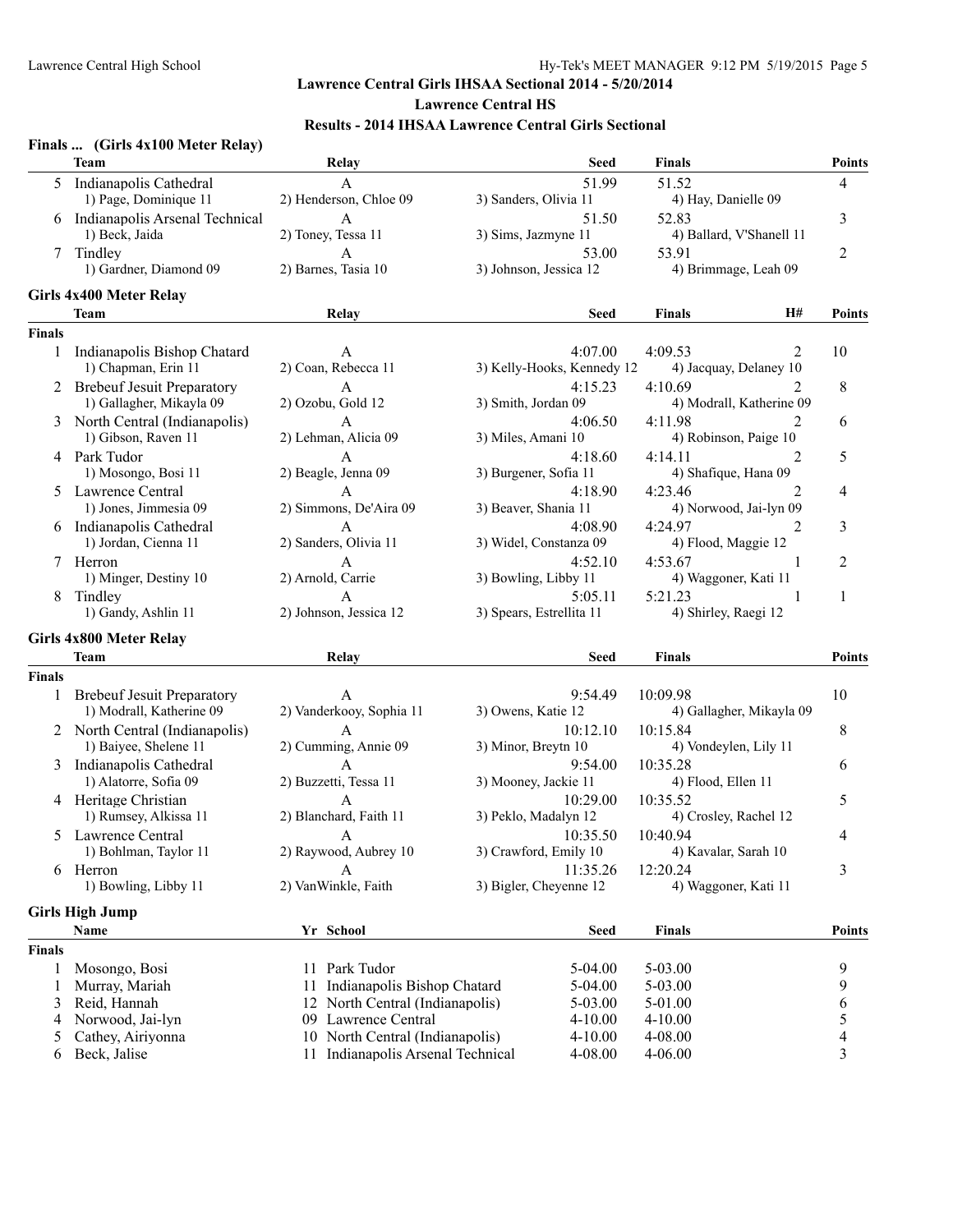|                            | Finals  (Girls High Jump) |     |                                   |             |               |                         |
|----------------------------|---------------------------|-----|-----------------------------------|-------------|---------------|-------------------------|
|                            | Name                      |     | Yr School                         | <b>Seed</b> | <b>Finals</b> | <b>Points</b>           |
|                            | Burgener, Sofia           | 11  | Park Tudor                        | 4-06.00     | J4-06.00      | 2                       |
| $\qquad \qquad \text{---}$ | Smith, Emoni              | 11  | Indianapolis Arsenal Technical    | $4 - 06.00$ | NH            |                         |
|                            | Smith, Kayla              | 12  | Lawrence Central                  | 5-04.00     | <b>NH</b>     |                         |
| $---$                      | Daly, Emma                |     | 09 Indianapolis Cathedral         | $4 - 10.00$ | <b>NH</b>     |                         |
|                            | <b>Girls Pole Vault</b>   |     |                                   |             |               |                         |
|                            | Name                      |     | Yr School                         | <b>Seed</b> | Finals        | <b>Points</b>           |
| <b>Finals</b>              |                           |     |                                   |             |               |                         |
| 1                          | Smith, Kayla              |     | 12 Lawrence Central               | 12-00.00    | 11-06.00      | 10                      |
| 2                          | Schrader, Zoe             | 11- | Indianapolis Bishop Chatard       | 10-06.00    | 10-00.00      | 8                       |
| 3                          | McIntyre, Grace           |     | 09 North Central (Indianapolis)   | 8-00.00     | $8 - 06.00$   | 6                       |
| 4                          | Rose, Nesa                | 11  | Indianapolis Bishop Chatard       | 8-06.00     | J8-06.00      | 5                       |
| 5                          | Manring, Camelia          | 11  | North Central (Indianapolis)      | 8-06.00     | $8 - 00.00$   | 4                       |
| 6                          | Steinhardt, Sydney        |     | 10 Lawrence Central               | 7-06.00     | $7-06.00$     | 3                       |
| 7                          | McKay, Maddie             |     | 09 Brebeuf Jesuit Preparatory     | $7 - 00.00$ | $7 - 00.00$   | $\overline{c}$          |
| 8                          | Foster, Alexandra         |     | 10 Indianapolis Cathedral         | $6 - 00.00$ | $6 - 06.00$   | 1                       |
| 9                          | Lies, Claire              | 11  | <b>Brebeuf Jesuit Preparatory</b> | 7-06.00     | $6 - 00.00$   |                         |
|                            |                           |     |                                   |             |               |                         |
|                            | <b>Girls Long Jump</b>    |     |                                   |             |               |                         |
|                            | Name                      |     | Yr School                         | <b>Seed</b> | Finals        | Points                  |
| <b>Finals</b>              |                           |     |                                   |             |               |                         |
| 1                          | Jordan, Cienna            |     | 11 Indianapolis Cathedral         | 18-00.50    | 17-02.50      | 10                      |
| 2                          | Flemings, Amoni           | 11  | North Central (Indianapolis)      | 16-00.00    | 16-08.50      | 8                       |
| 3                          | McDuffie, Devin           |     | 11 Brebeuf Jesuit Preparatory     | 16-11.00    | 16-07.50      | 6                       |
| 4                          | Steinhardt, Sydney        |     | 10 Lawrence Central               | 16-05.00    | 16-06.00      | 5                       |
| 5                          | Jean-baptiste, Marsha     | 11  | Indianapolis Broad Ripple Magn    | 16-09.00    | 16-03.50      | 4                       |
| 6                          | Phillips, Beatrice        | 11  | Park Tudor                        | 15-08.00    | 14-11.00      | 3                       |
| 7                          | Nash, Bridget             | 09  | Indianapolis Bishop Chatard       | 14-05.00    | 14-04.50      | $\overline{\mathbf{c}}$ |
| 8                          | Muhammand, Maysha         | 11  | Indianapolis Arsenal Technical    | 14-09.00    | J14-04.50     |                         |
| 9                          | Burgener, Sofia           | 11  | Park Tudor                        | 14-00.00    | 14-00.00      |                         |
| 10                         | Blanks, Bianca            | 09. | Heritage Christian                | 13-04.00    | 13-06.50      |                         |
|                            | Gibson, Raven             | 11  | North Central (Indianapolis)      |             | <b>FOUL</b>   |                         |
| $---$                      | Herring, Kyndal           |     | 11 Lawrence Central               | 16-10.25    | <b>FOUL</b>   |                         |
|                            | <b>Girls Shot Put</b>     |     |                                   |             |               |                         |
|                            | Name                      |     | Yr School                         | <b>Seed</b> | Finals        | <b>Points</b>           |
| <b>Finals</b>              |                           |     |                                   |             |               |                         |
|                            | Skripsky, Rosemary        | 11  | Indianapolis Bishop Chatard       | 33-05.00    | 35-08.00      | 10                      |
| 2                          | Gillard, Tajhanae         |     | 11 Lawrence Central               | 35-07.00    | 34-08.00      | 8                       |
| 3                          | Naku, Sheila              |     | Indianapolis Arsenal Technical    | 31-03.00    | 34-06.00      | 6                       |
| 4                          | Pierce, Michelle          |     | 09 Heritage Christian             | 33-09.00    | 34-02.00      | 5                       |
| 5                          | Avant, Kayjah             |     | 10 North Central (Indianapolis)   | 35-04.00    | 33-10.00      | 4                       |
| 6                          | Taylor, Aaliyah           |     | 11 Lawrence Central               | 34-06.00    | 32-01.50      | 3                       |
| 7                          | Ford, Nijah               |     | 10 North Central (Indianapolis)   | 31-11.00    | 31-01.00      | 2                       |
| 8                          | Brinkley, Princess        | 11  | Indianapolis Cathedral            | 32-08.00    | 30-11.00      |                         |
| 9                          | Hoffman, Julia            | 11  | Park Tudor                        | 31-08.00    | 30-08.50      |                         |
| 10                         | Harrington, Dominique     |     | 12 Park Tudor                     | 29-06.00    | 30-02.00      |                         |
| 10                         | Crowe, Kennedy            |     | 11 Brebeuf Jesuit Preparatory     | 32-04.50    | 30-02.00      |                         |
| 12                         | Porter, Tiarah            |     | Herron                            | 29-01.00    | 29-01.50      |                         |
| 13                         | Beck, Jaida               |     | Indianapolis Arsenal Technical    | 29-07.00    | 29-01.00      |                         |